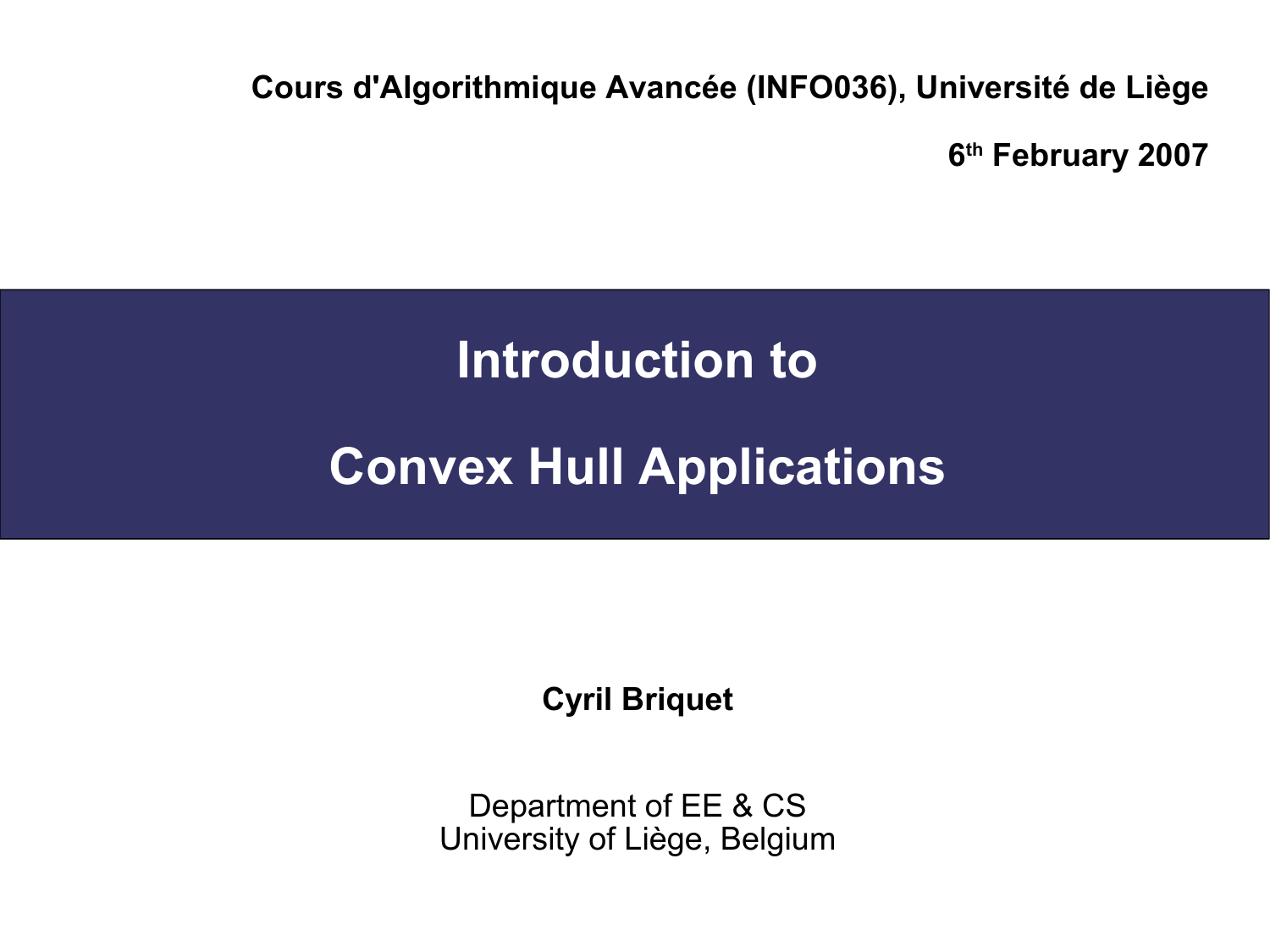- **Convex Hull – basic notions**
- Convex Hull application domains
- Onion Peeling basic notions
- Onion Peeling application domains
- Overview of classic algorithms
- Integration of a Convex Hull algorithm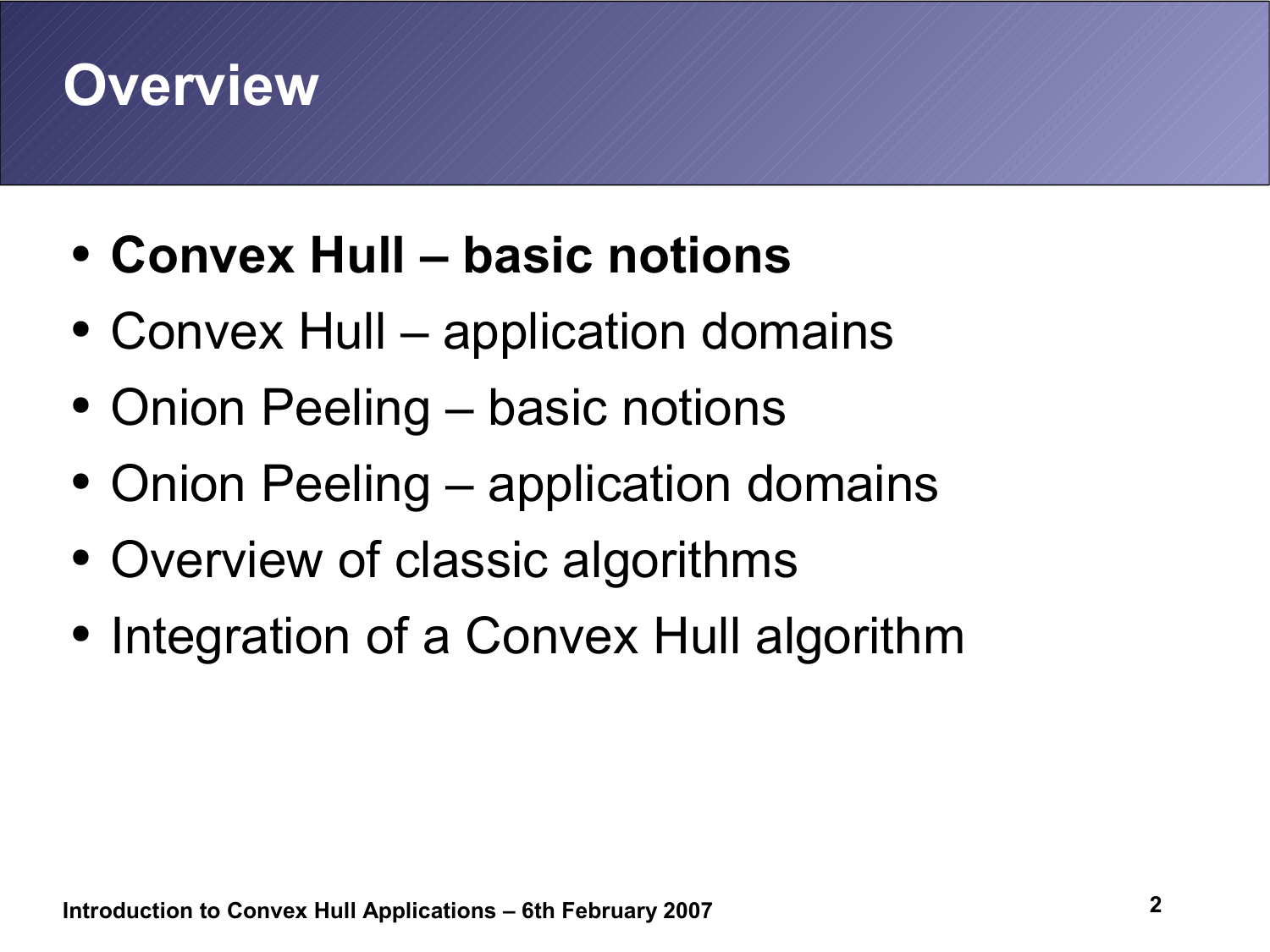## **Convex Hull - basic notions (I)**

- input: set of *N* sites (i.e. data points in 2, 3,... dimensions)
- Convex Hull (2D): smallest enveloping polygon of the *N* sites



● output: ordered subset of *h* sites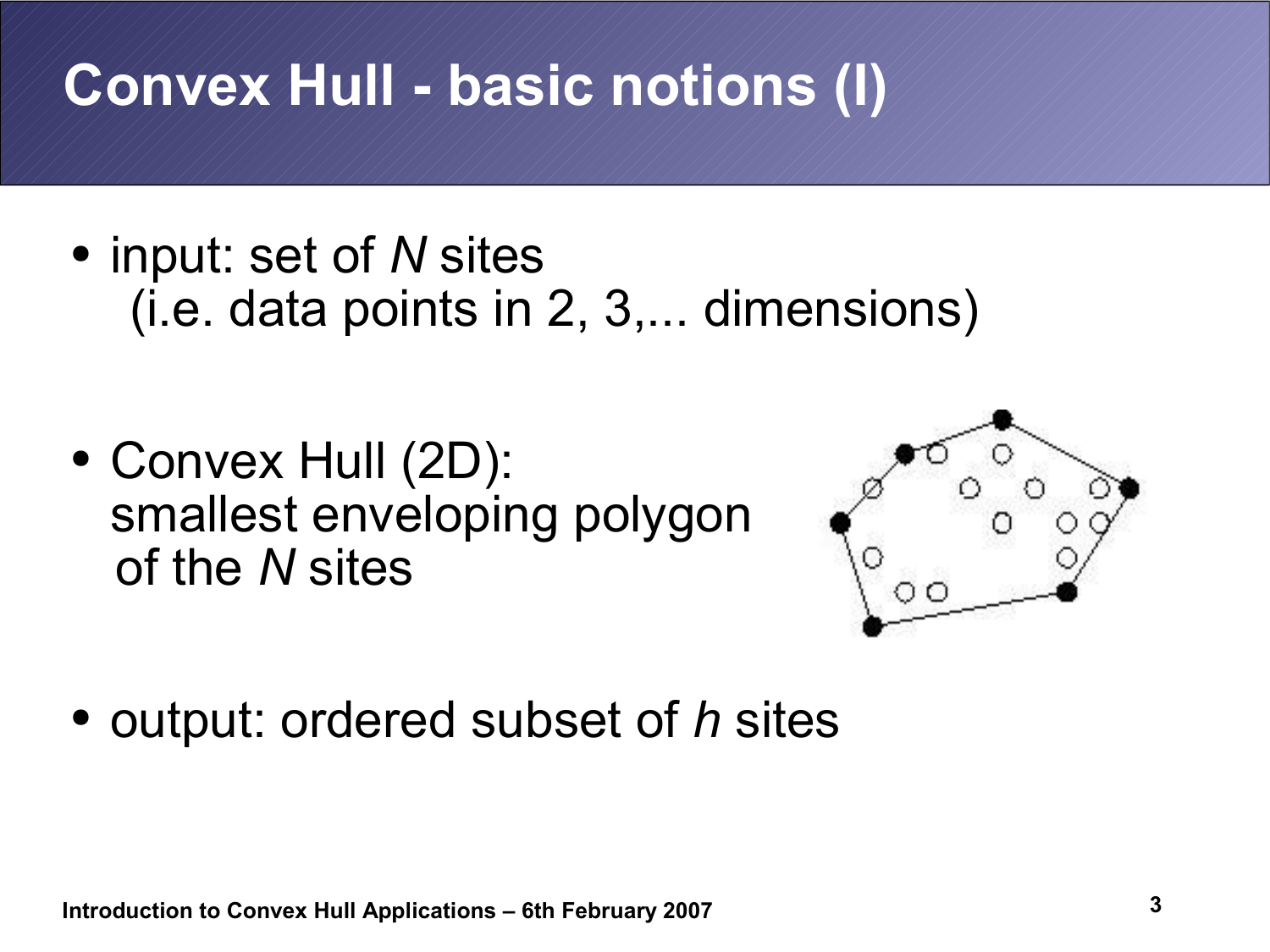## **Convex Hull - basic notions (II)**

- relationship with sorting
- worst-case computational complexity: output-independent - O(*N*²), O(*N* log *N*) output-sensitive - O(*N* log *h*)

• storage requirements:  $O(N)$ , in situ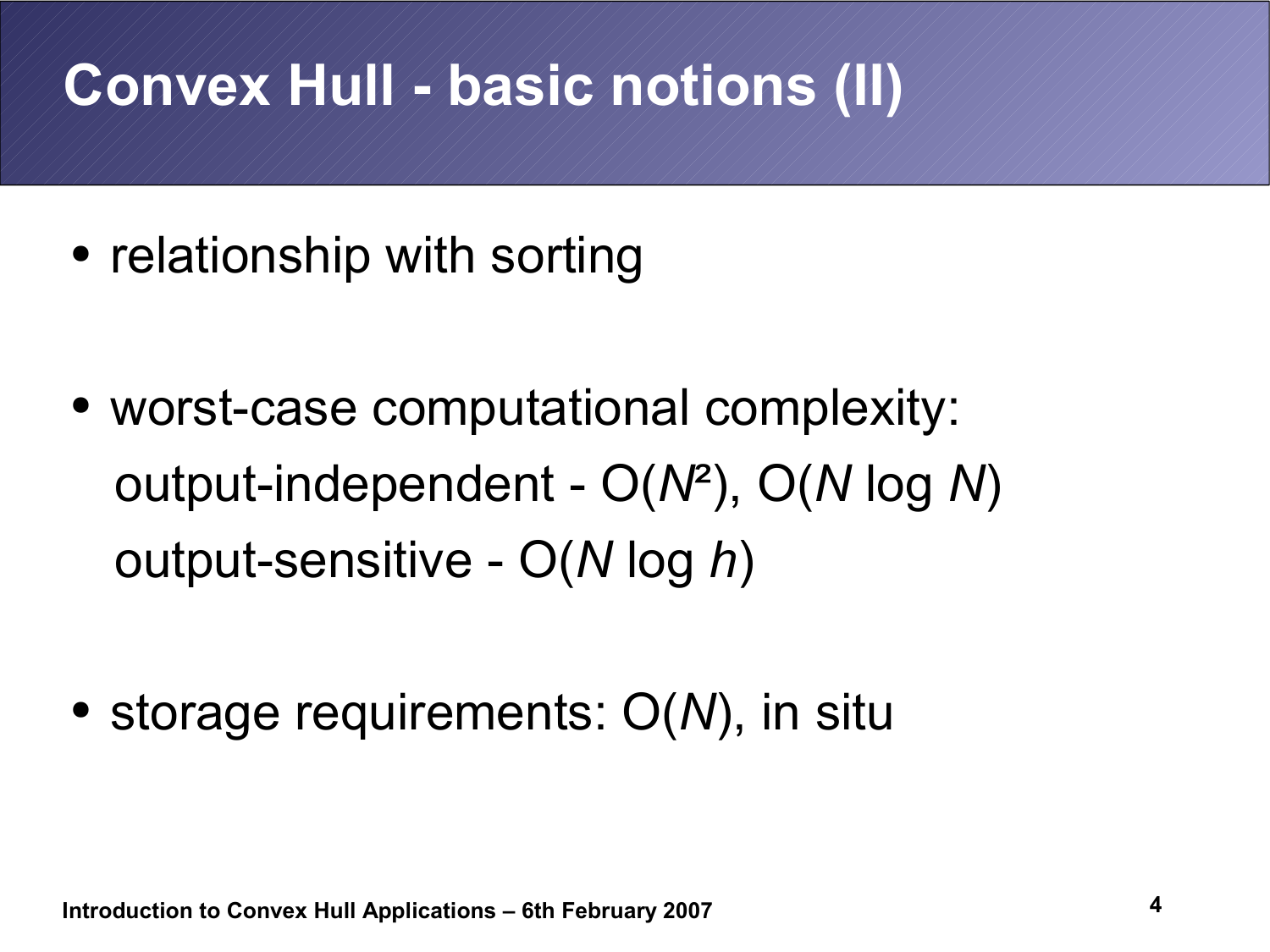- Convex Hull basic notions
- **Convex Hull – application domains**
- Onion Peeling basic notions
- Onion Peeling application domains
- Overview of classic algorithms
- Integration of a Convex Hull algorithm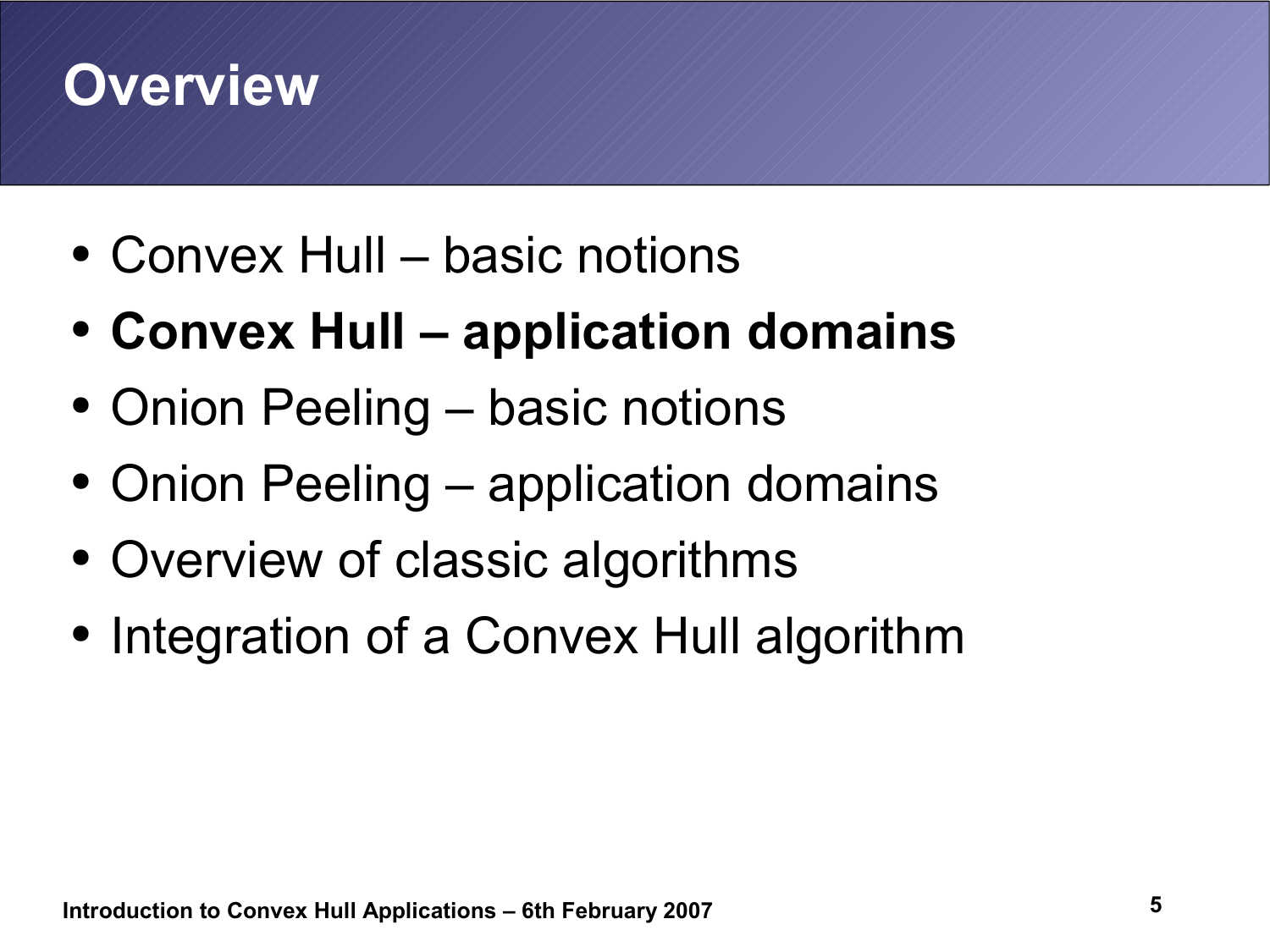# **Convex Hull – application domains**

• computer visualization, ray tracing

(e.g. video games, replacement of bounding boxes)

- path finding (e.g. embedded AI of Mars mission rovers)
- Geographical Information Systems (GIS) (e.g. computing accessibility maps)
- visual pattern matching (e.g. detecting car license plates)
- verification methods (e.g. bounding of Number Decision Diagrams)
- geometry (e.g. diameter computation)

**Introduction to Convex Hull Applications – 6th February 2007**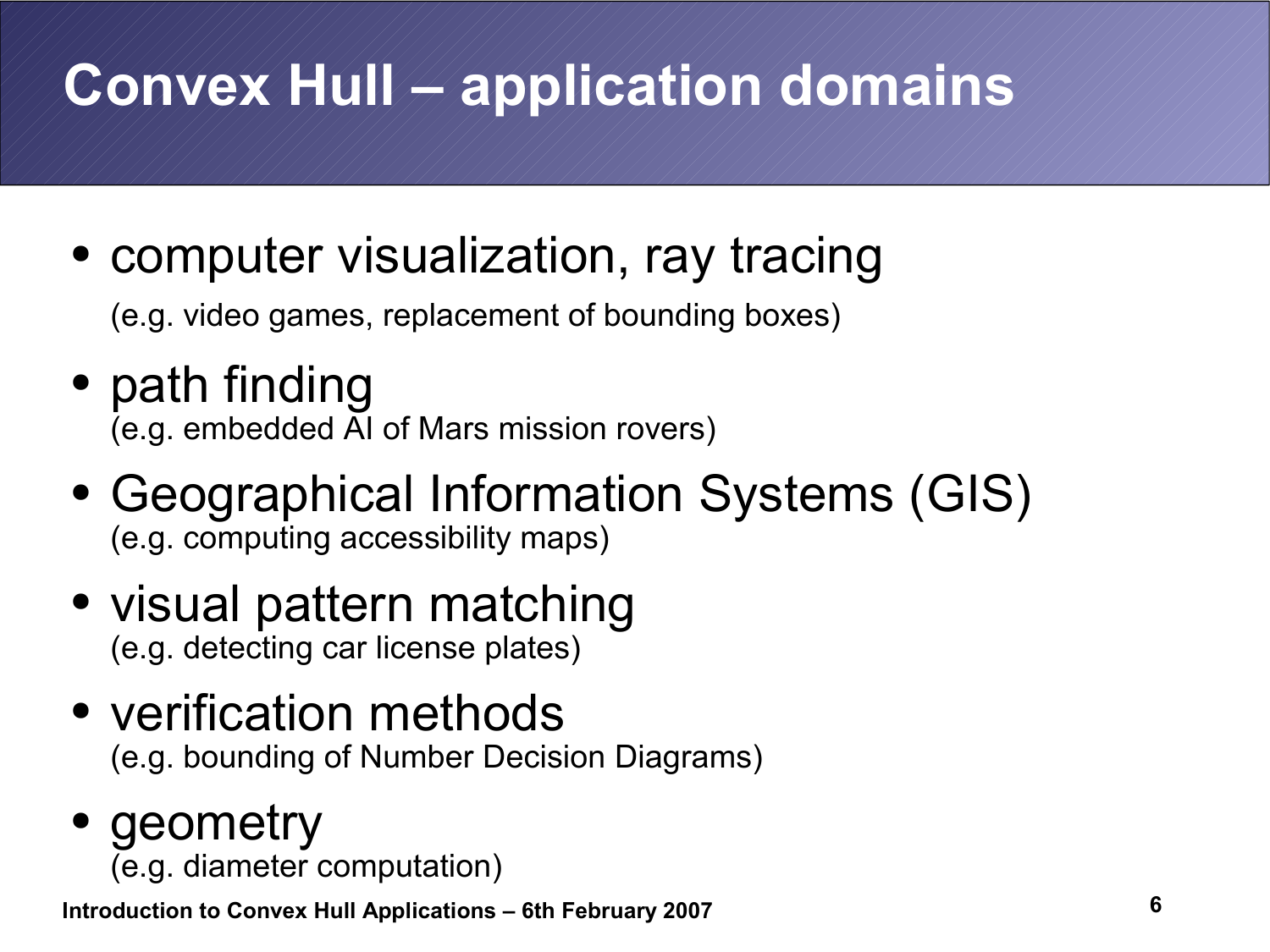- Convex Hull basic notions
- Convex Hull application domains
- **Onion Peeling – basic notions**
- Onion Peeling application domains
- Overview of classic algorithms
- Integration of a Convex Hull algorithm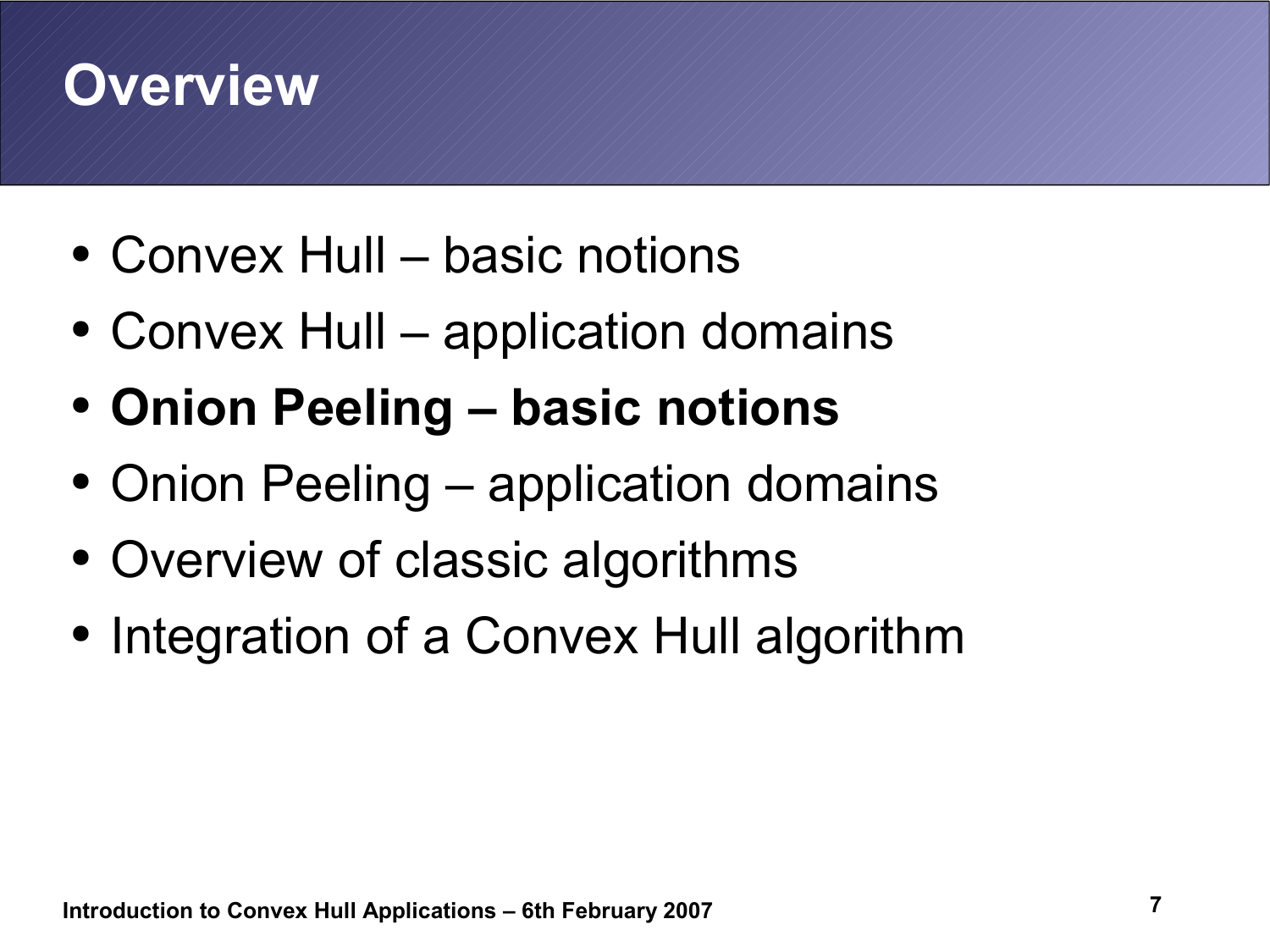## **Onion Peeling - basic notions (I)**

• Onion Peeling: sequence of nested convex hulls



● computational complexity: also O(*N* log *N*)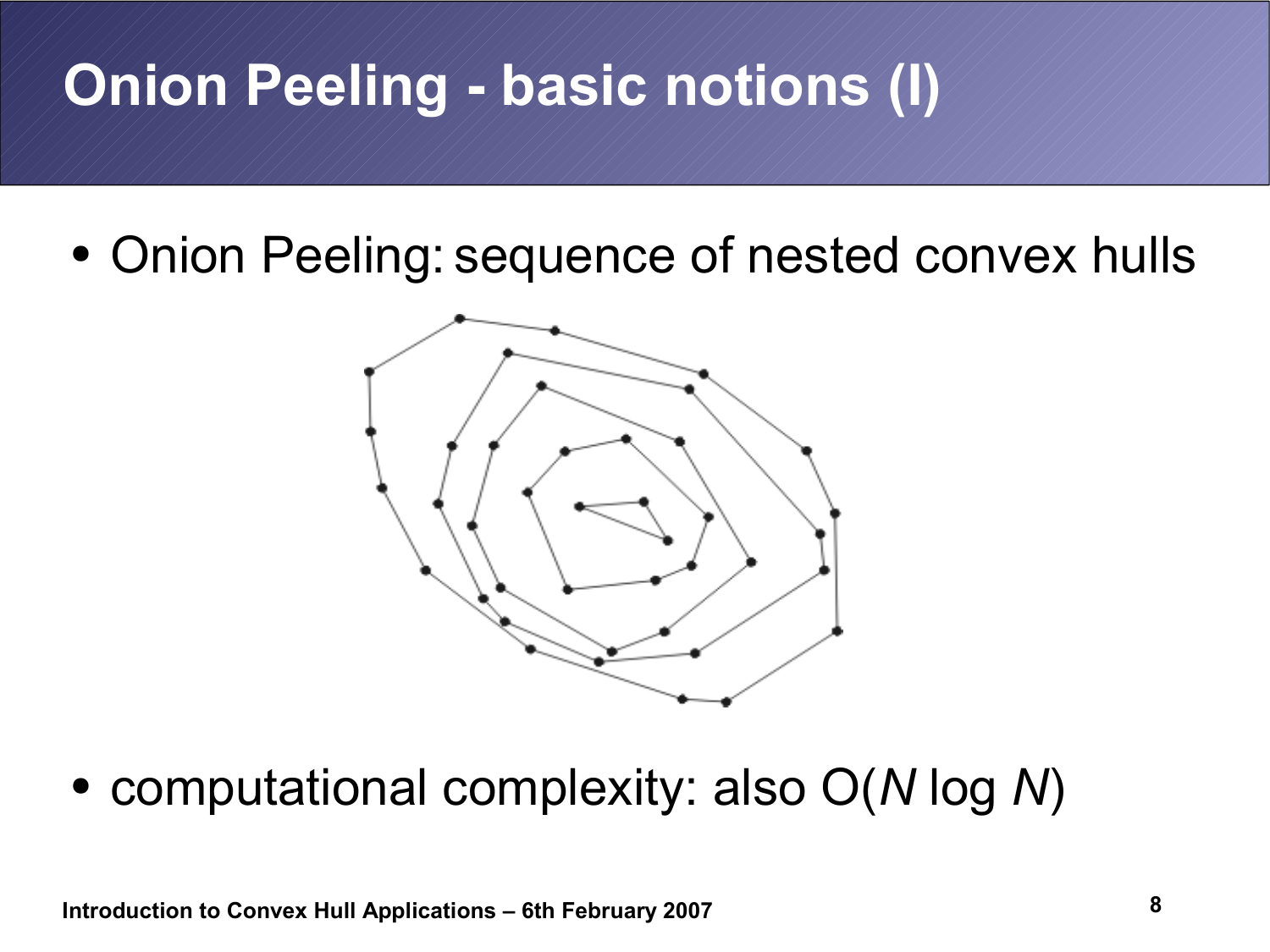- Convex Hull basic notions
- Convex Hull application domains
- Onion Peeling basic notions
- **Onion Peeling – application domains**
- Overview of classic algorithms
- Integration of a Convex Hull algorithm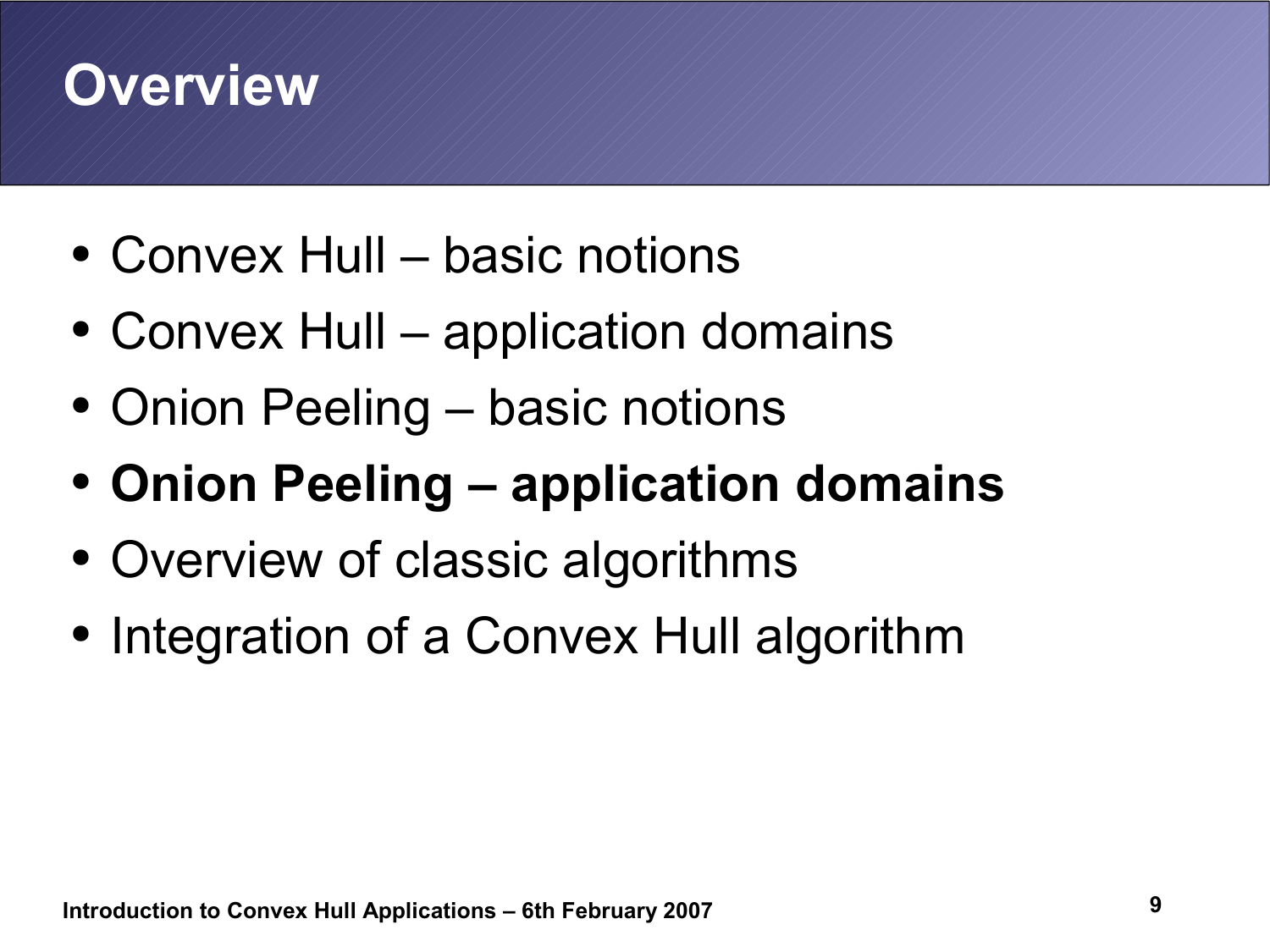# **Onion Peeling – application domains (I)**

- propagation of chemical events: preprocessing to enable *depth retrieval*
- robust statistical estimators: detection of *outliers*

- study of Earth atmosphere
- network protocols (CDMA)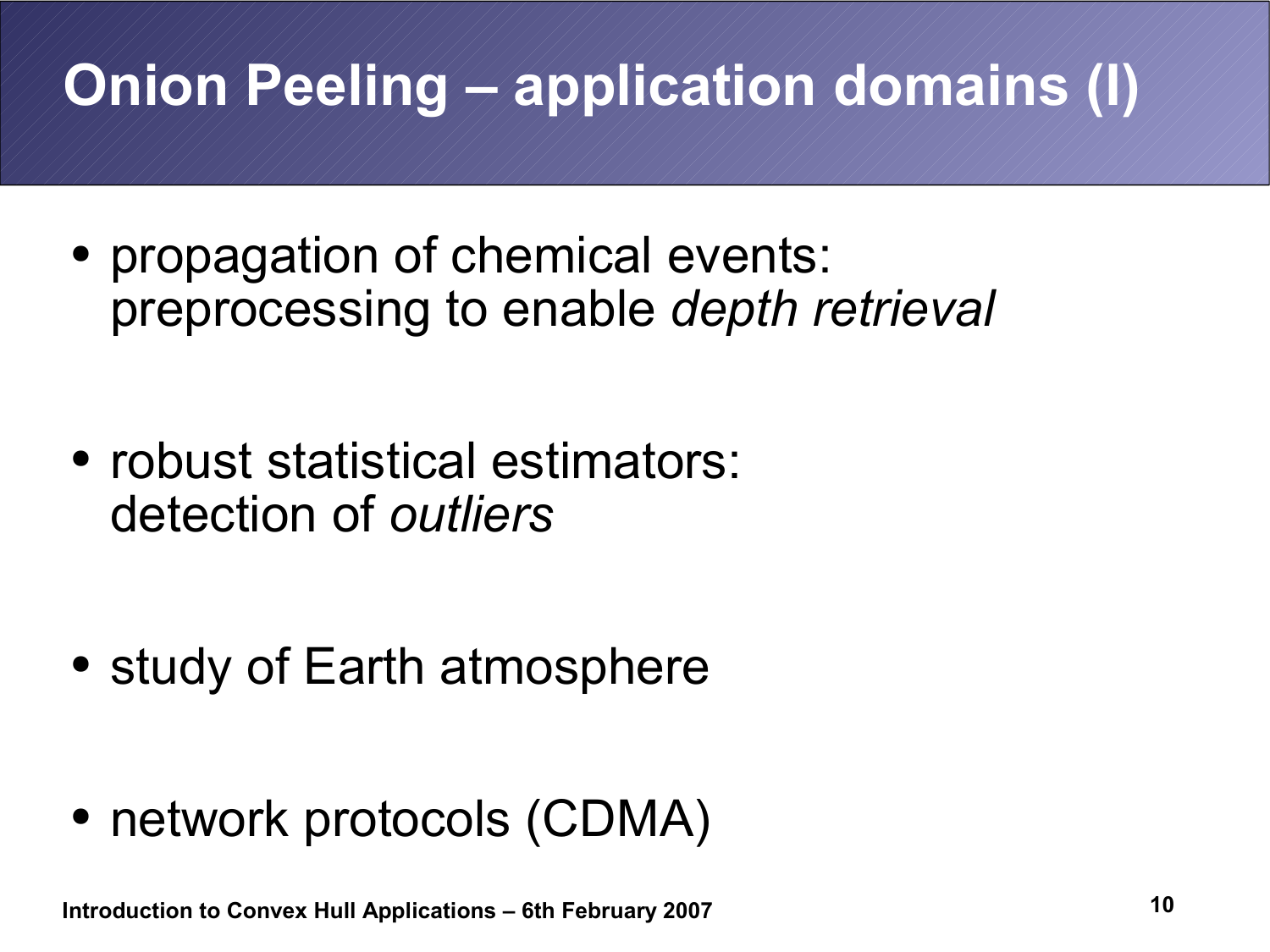# **Onion Peeling – application domains (II)**

HALogen Occultation Experiment (HALOE, NASA)

- Earth atmosphere profiling via solar occultation
- *« limb viewing experiment: measurements of the atmosphere from the UARS satellite, along paths tangents to Earth surface »*



(limb = outermost edge of a celestial body)

• layers of the atmosphere = Convex Hulls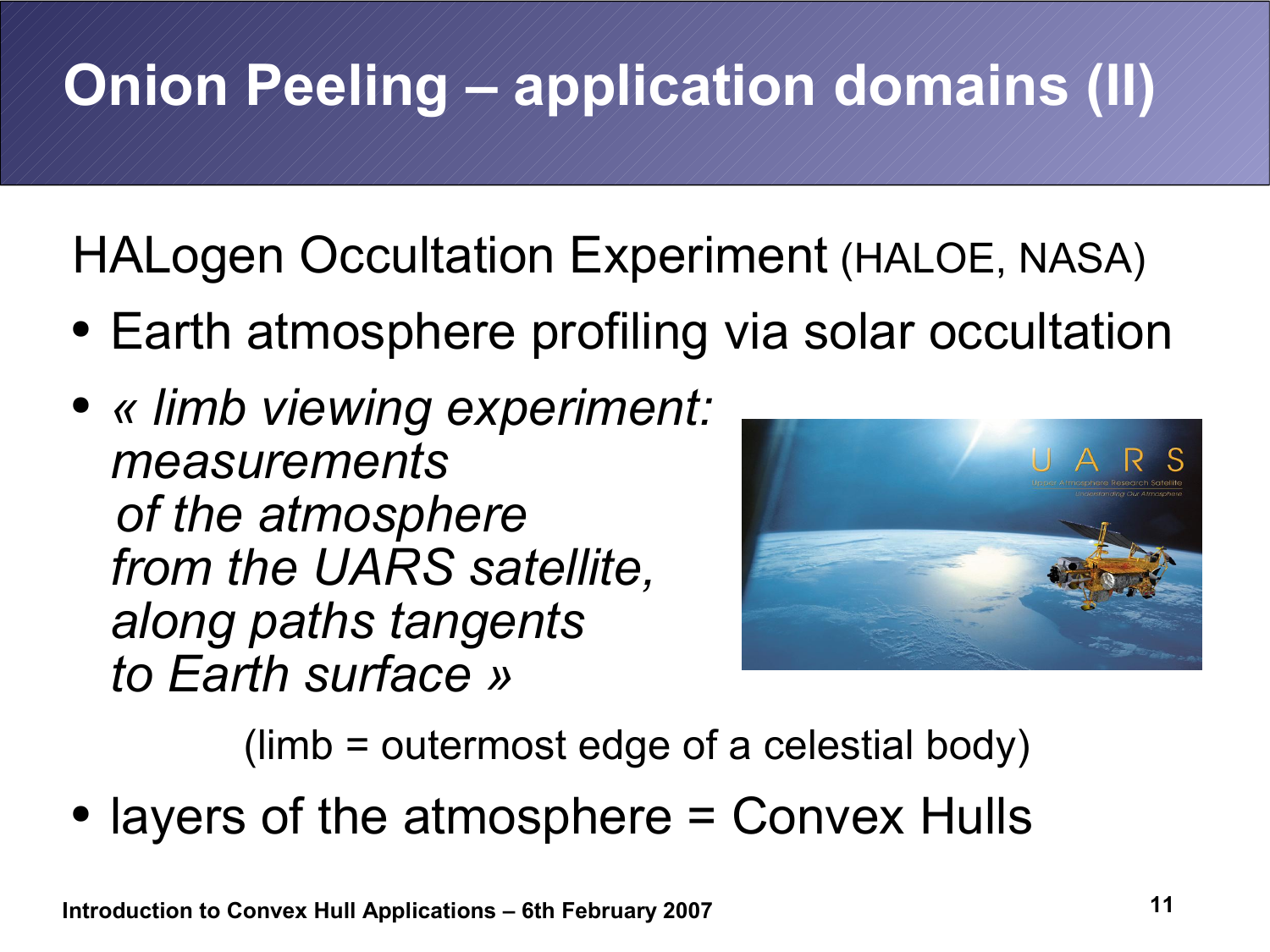- Convex Hull basic notions
- Convex Hull application domains
- Onion Peeling basic notions
- Onion Peeling application domains
- **Overview of classic algorithms**
- Integration of a Convex Hull algorithm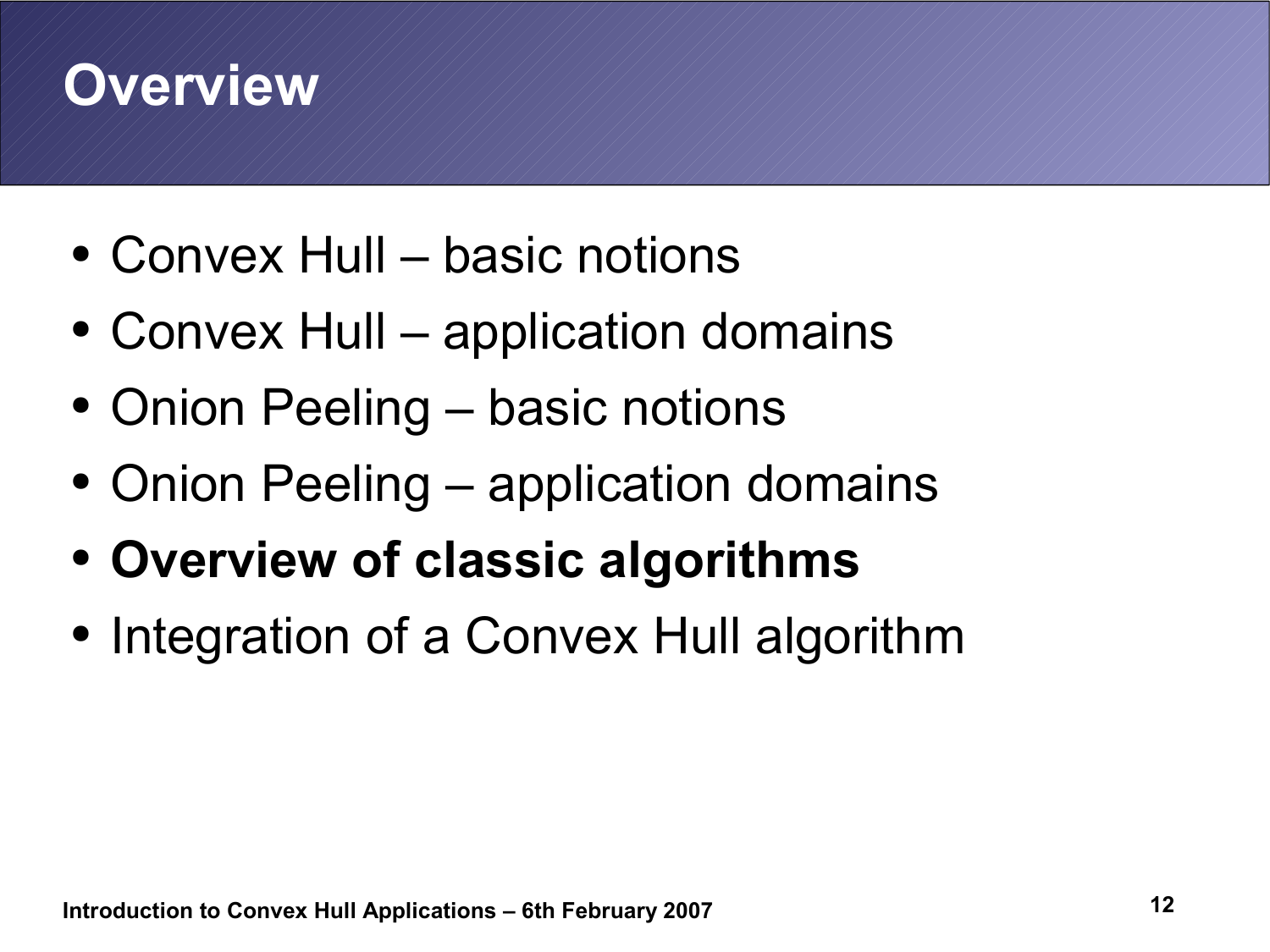- some Convex Hull algorithms require that input data is preprocessed: sites are sorted by lexicographical order (by X coordinate, then Y coordinate for equal X)
- most Convex Hull algorithms are designed to operate on a half plane



• E, W: extremal sites in lexicographical order

**Introduction to Convex Hull Applications – 6th February 2007**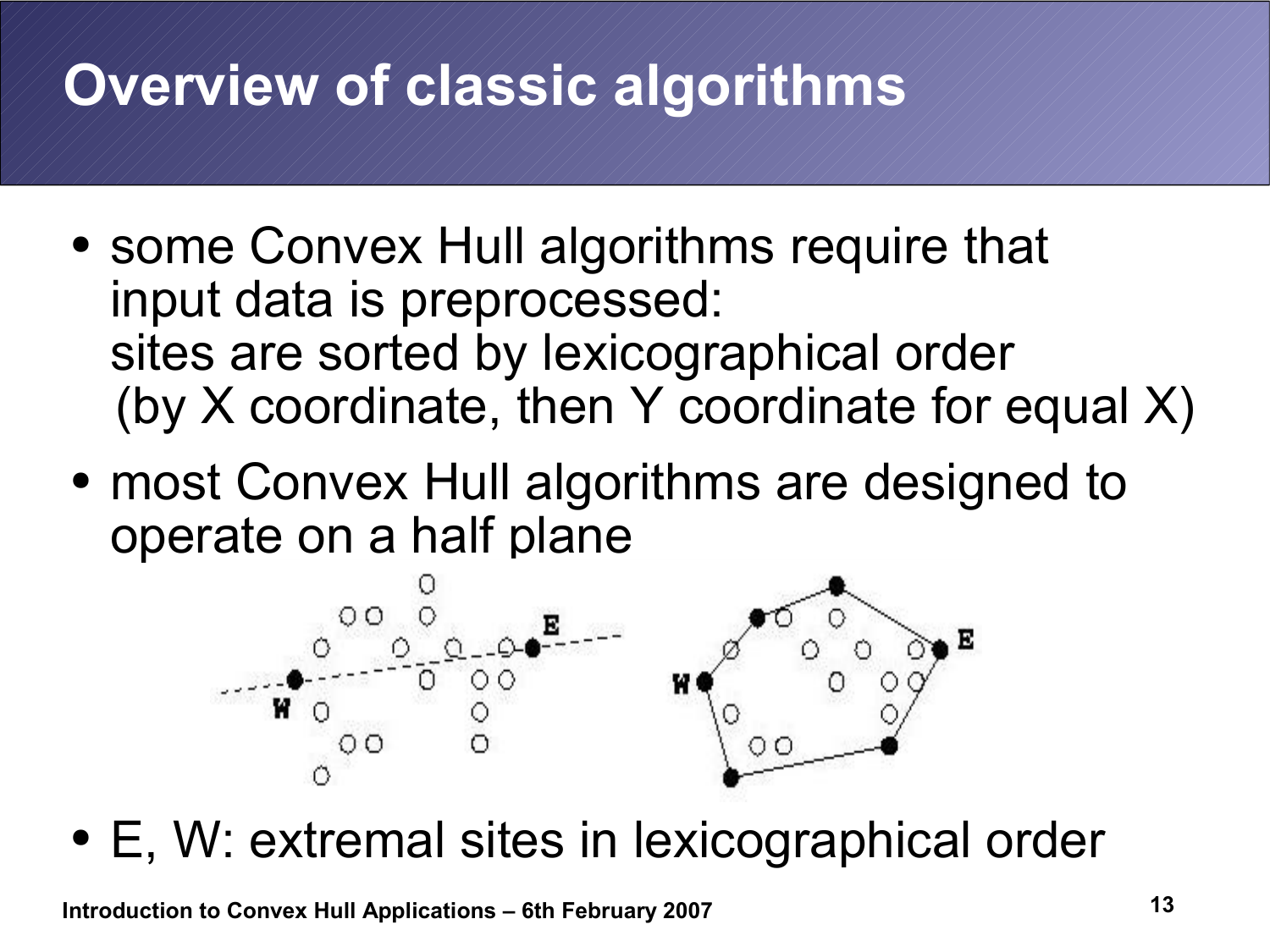- Sort Hull (*Marche de Graham*) requires preprocessing
- WrapHull (*Marche de Jarvis*)
- BridgeHull requires preprocessing
- MergeHull uses SortHull
- QuickHull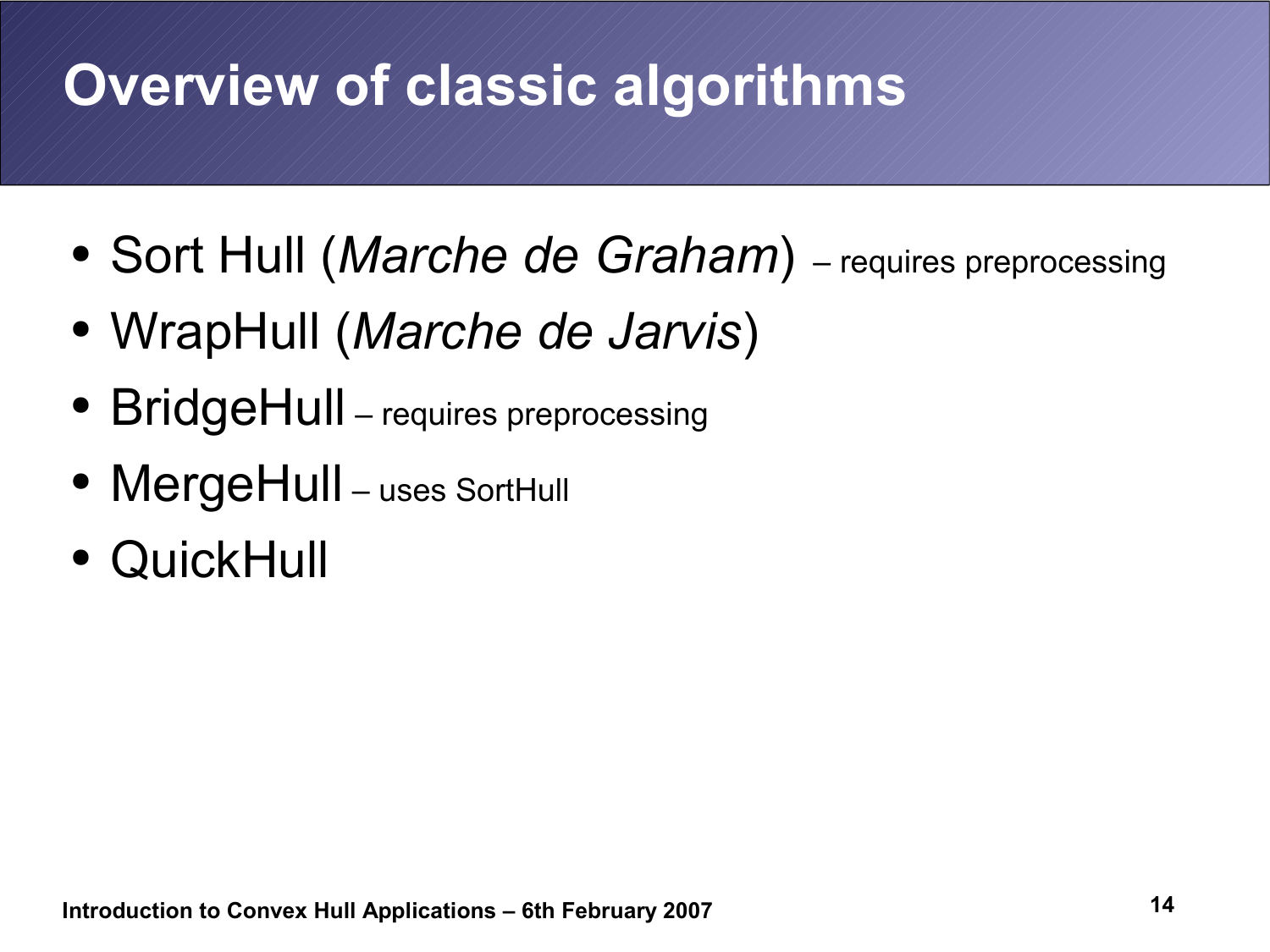### Sort Hull

- process sites in lexicographical order
- for each site s, determine if last site of partial



Convex Hull should be kept or removed

(if removed, reevaluate last site of partial CH)

**Introduction to Convex Hull Applications – 6th February 2007**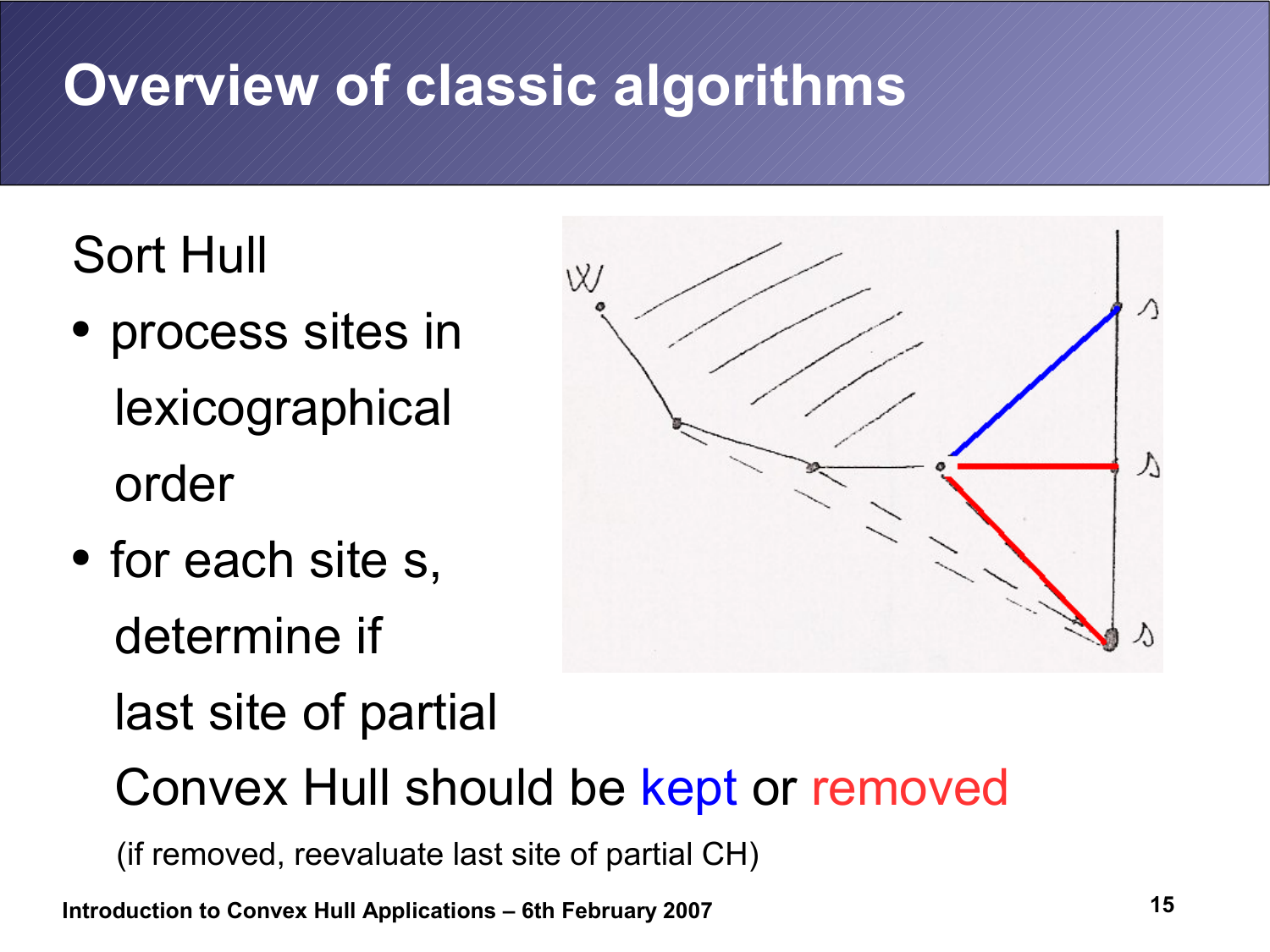### **QuickHull**

- select pivot M, partition space into 3 sets R0, R1, I
- A, B, M included in the Convex Hull
- apply again to R0, R1

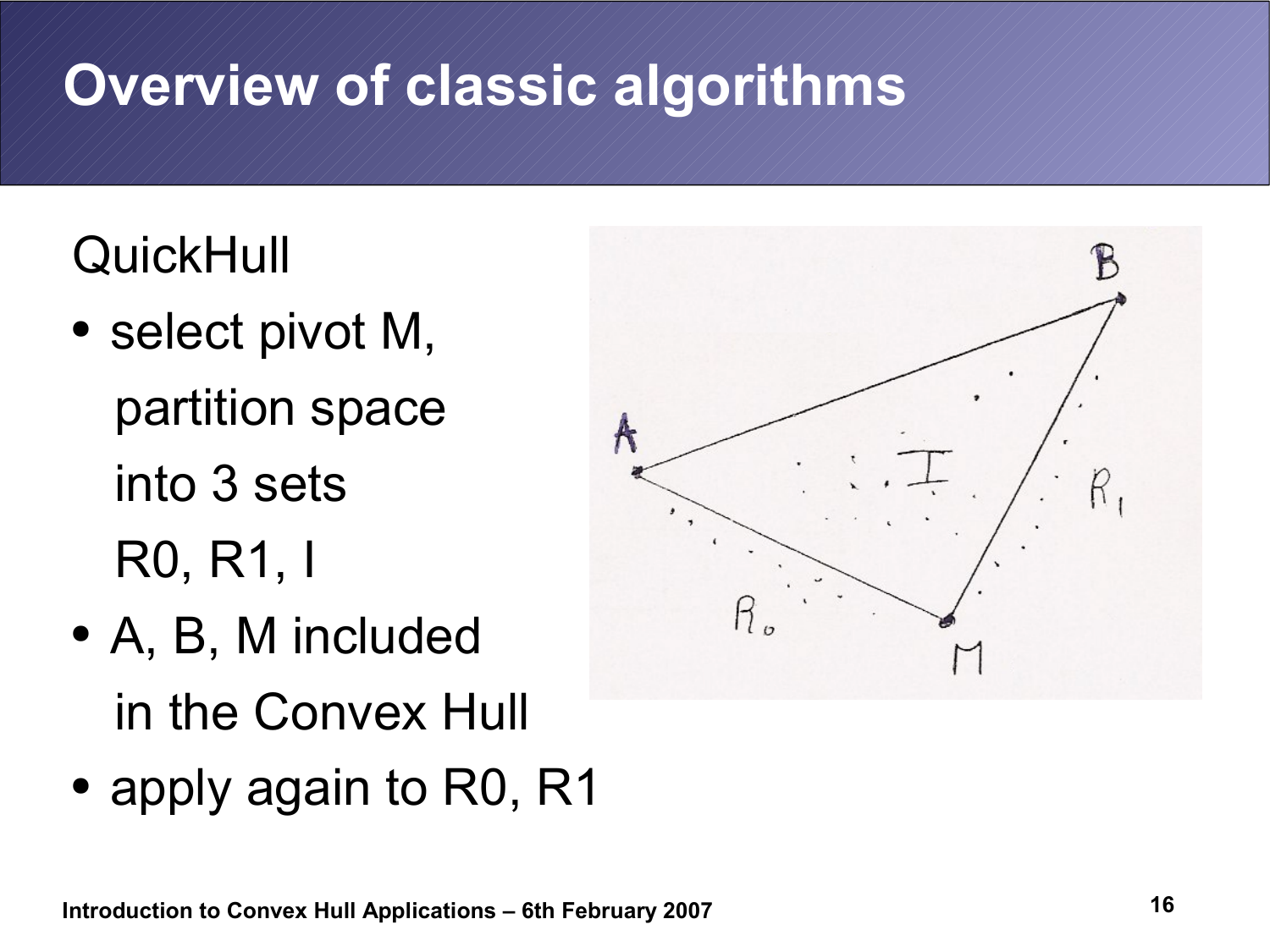- Convex Hull basic notions
- Convex Hull application domains
- Onion Peeling basic notions
- Onion Peeling application domains
- Overview of classic algorithms
- **Integration of a Convex Hull algorithm**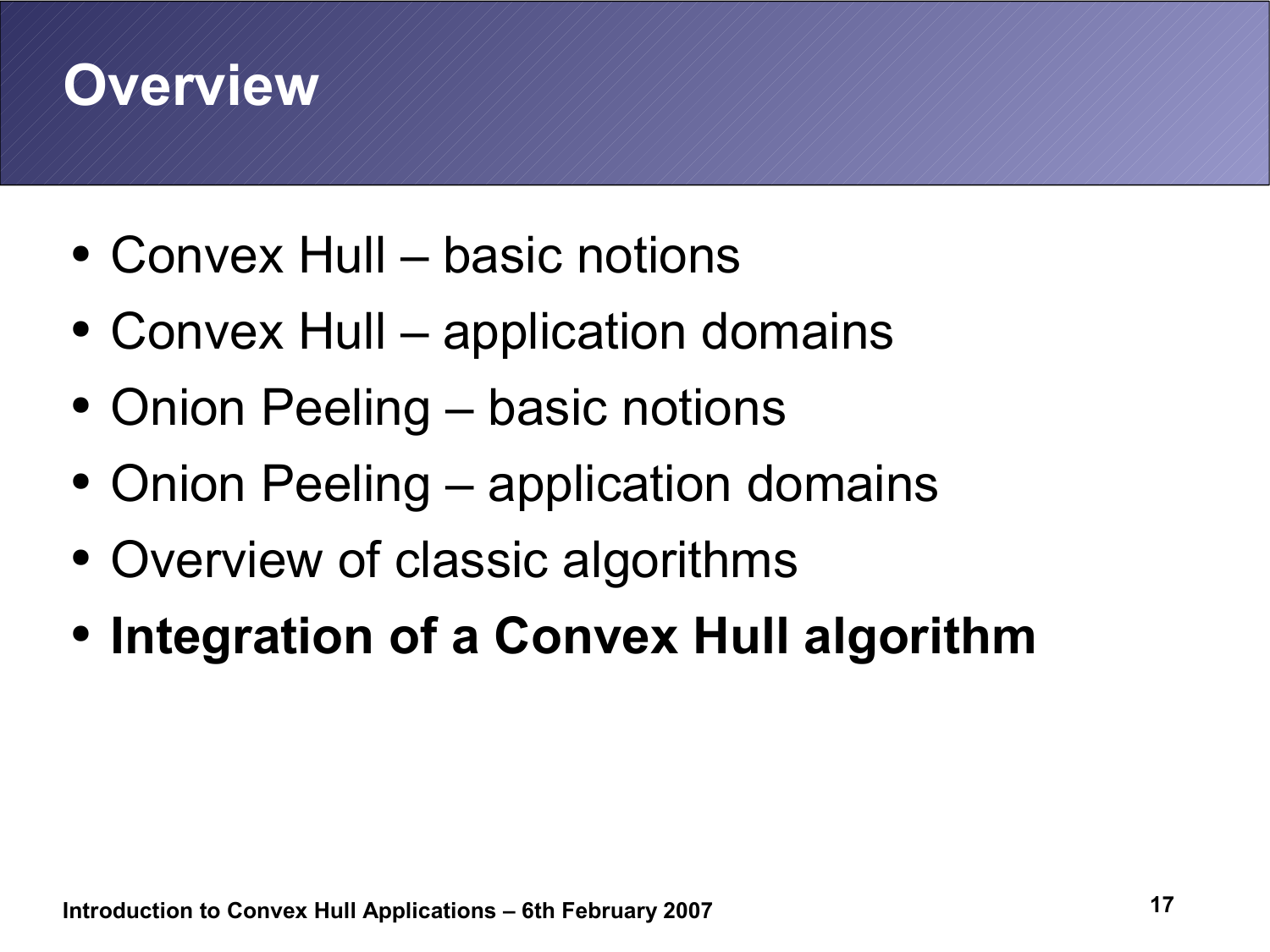- GIS problem: from satellite imagery, compute the convex hulls of a set of *barriers*
- Input: a matrix of booleans



• Output: 24 sites ordered in 7 Convex Hulls

**Introduction to Convex Hull Applications – 6th February 2007**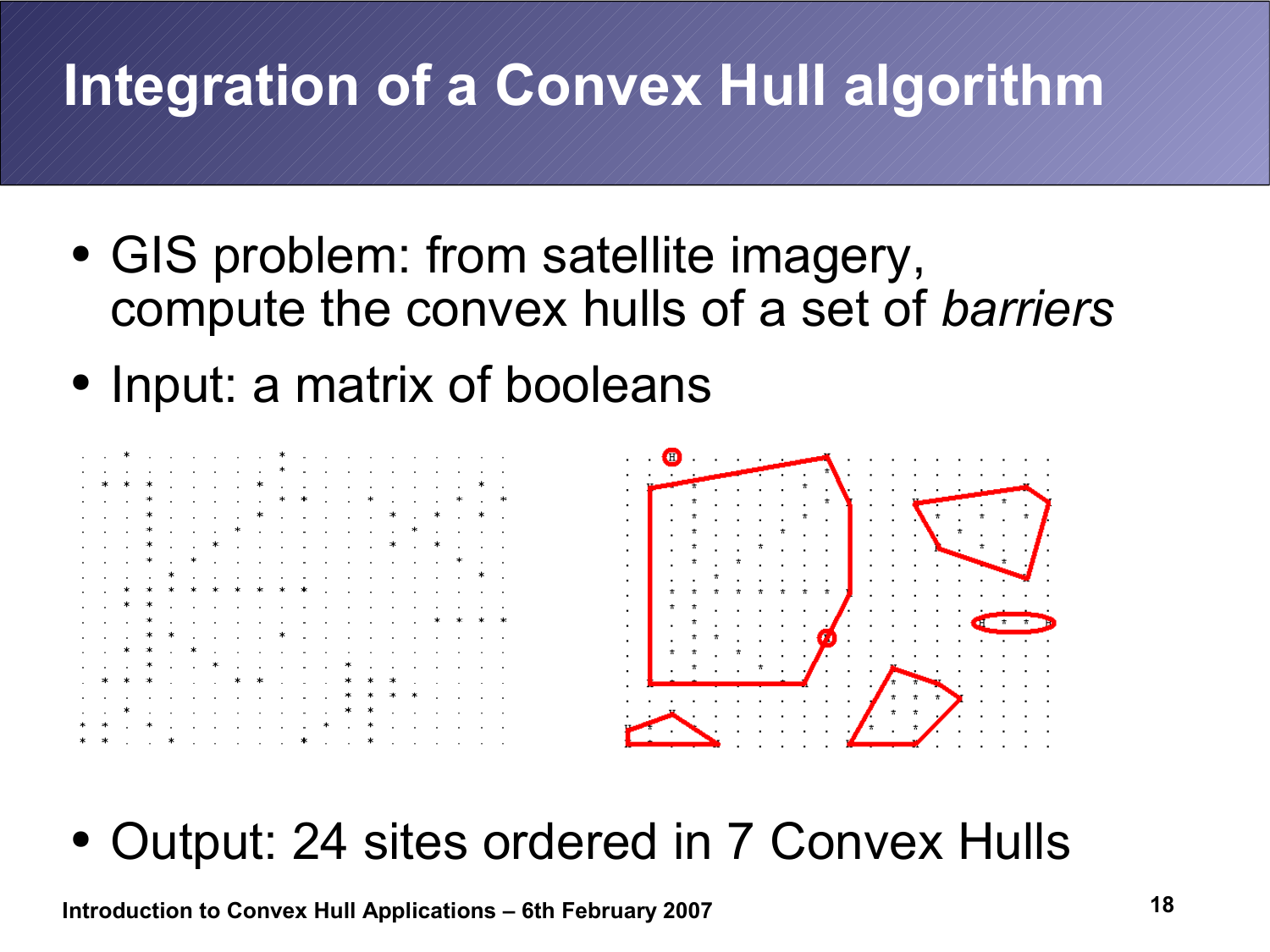- QuickHull is the fastest Convex Hull algorithm
- $\bullet$  ... or is it ?

- it was noticed that in this setup, SortHull is known to perform better
	- small number of sites in each Convex Hull
	- most Convex Hulls are long and thin (e.g. roads, rivers, human-made barriers)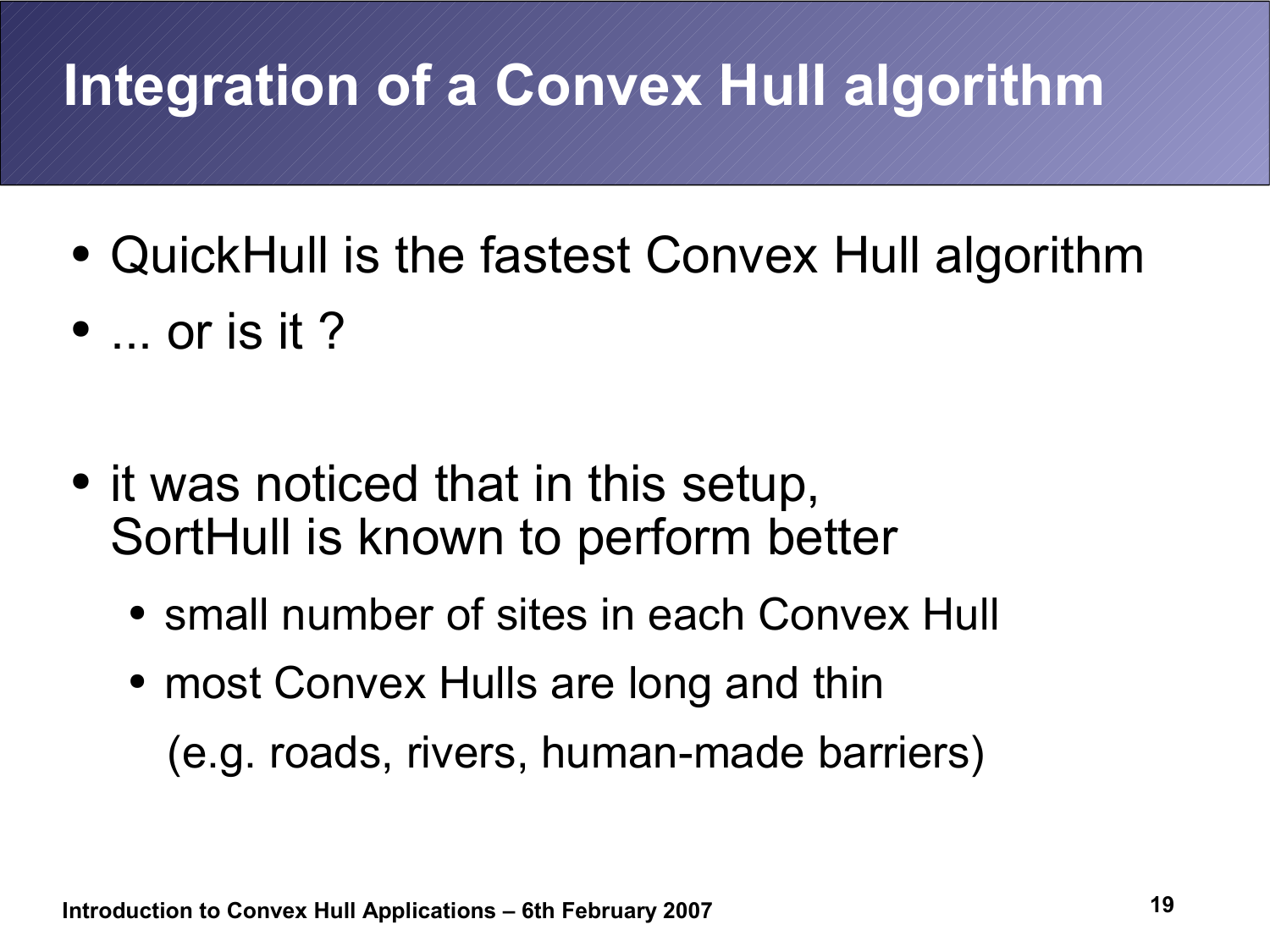• but SortHull requires preprocessing anyways, so all gain over QuickHull would be lost ...

=> considering the Convex Hull algorithm within the context of the chain of algorithms needed to solve this problem led to an efficient solution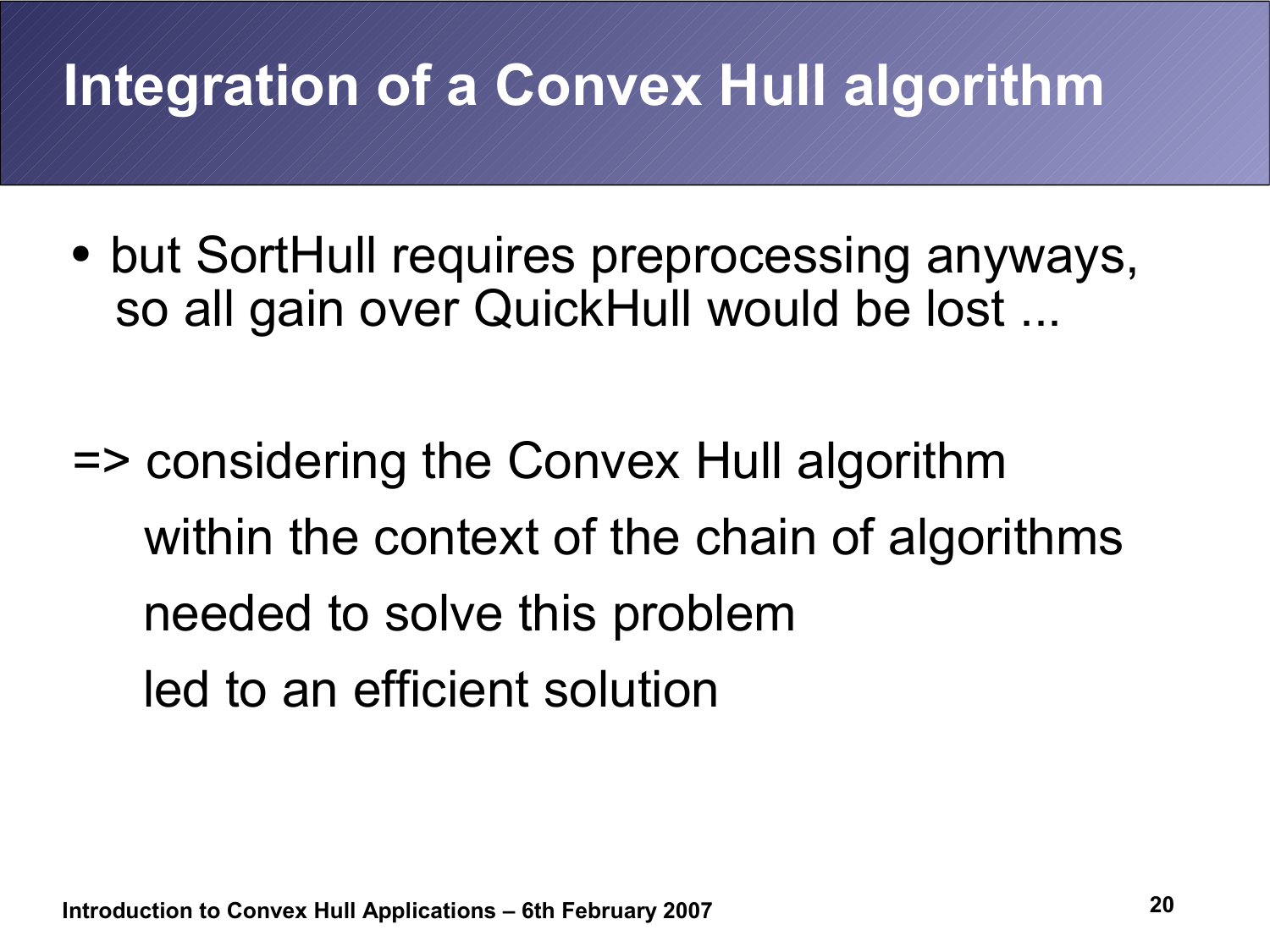#### 0, 1, 2, 3, 4, 5,  $6 =$  regions of connected sites

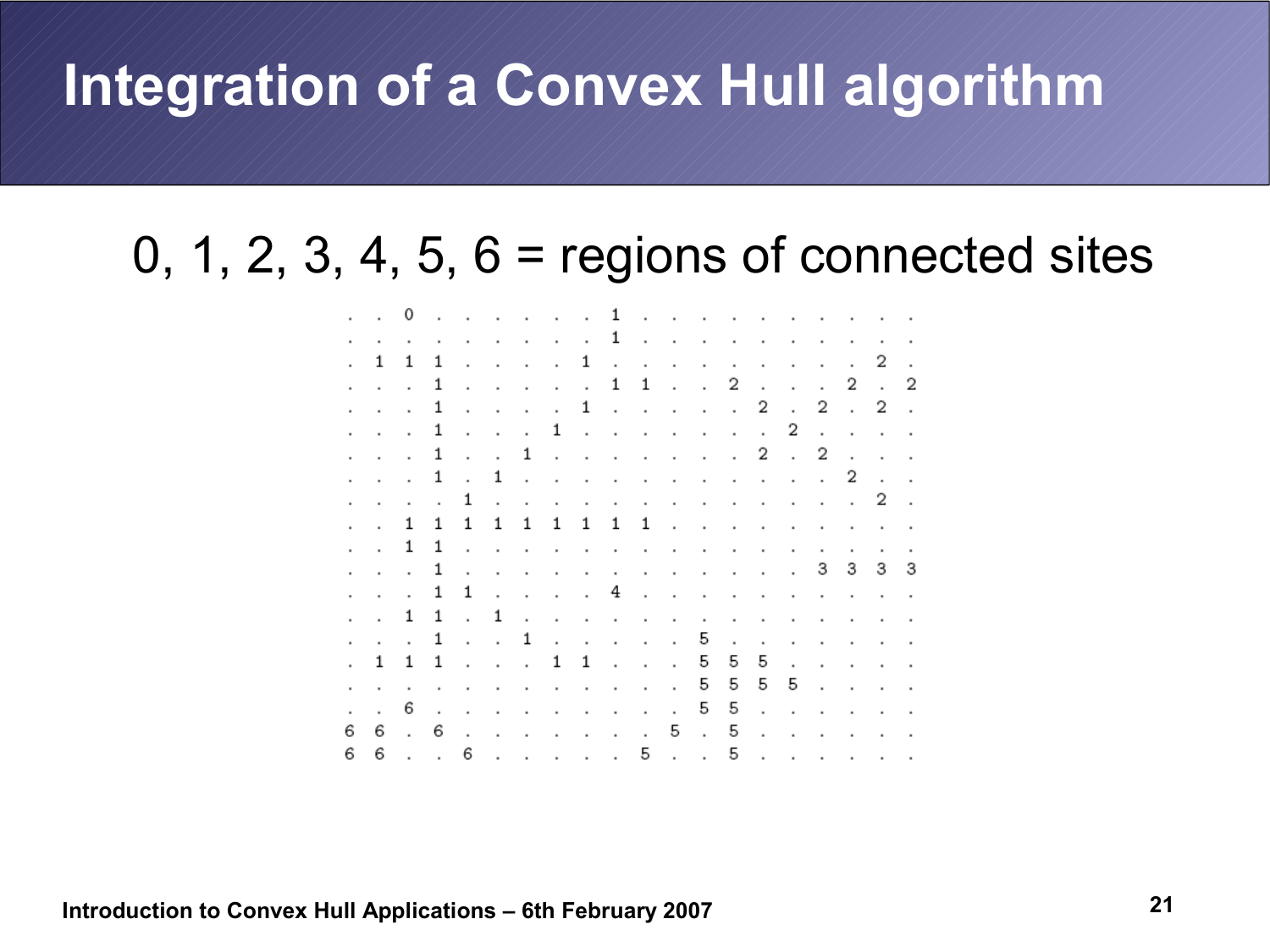#### L = Lower, U = Upper, bound of a discrete *bar*



at this point, \* sites can be filtered out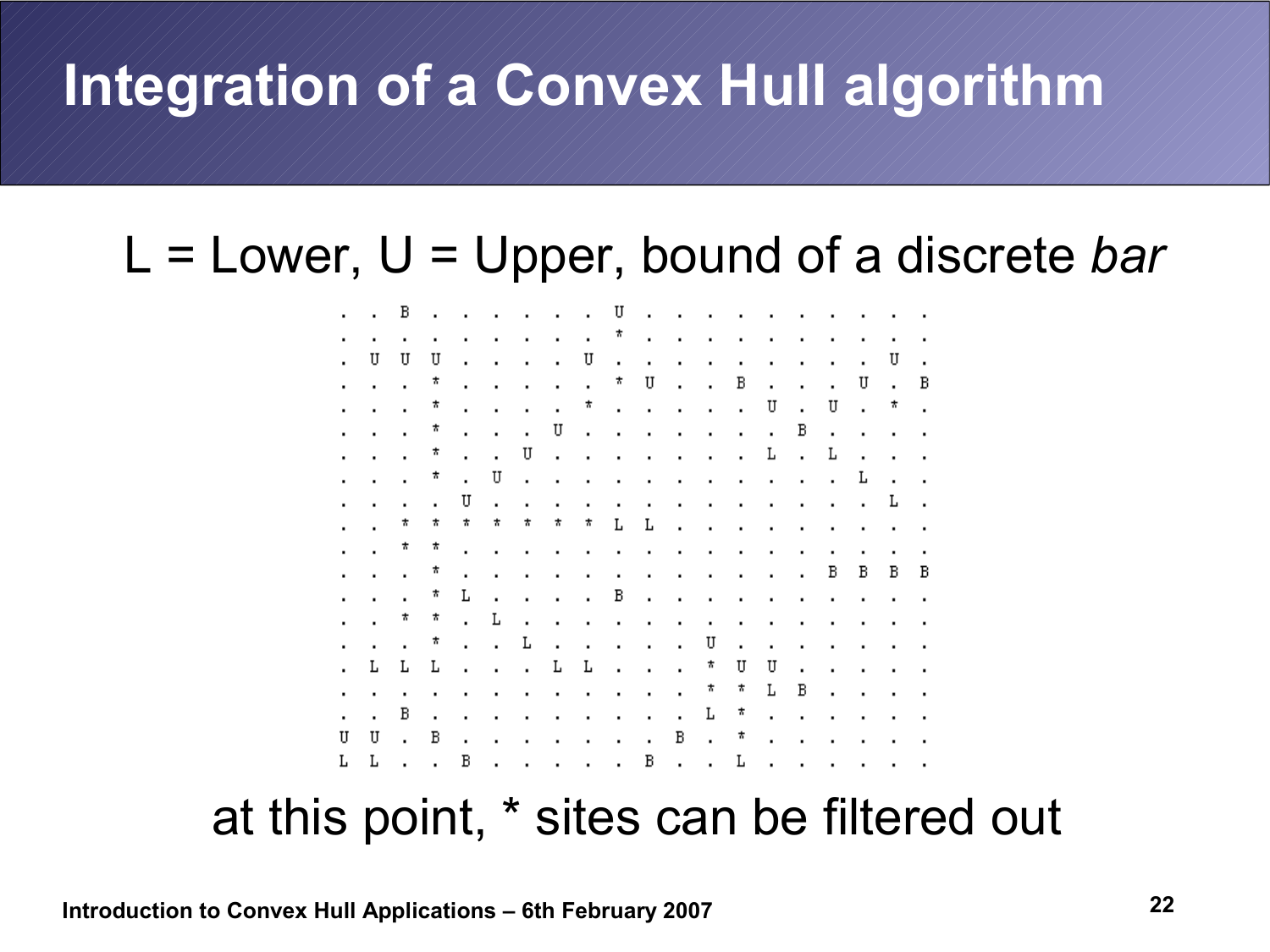